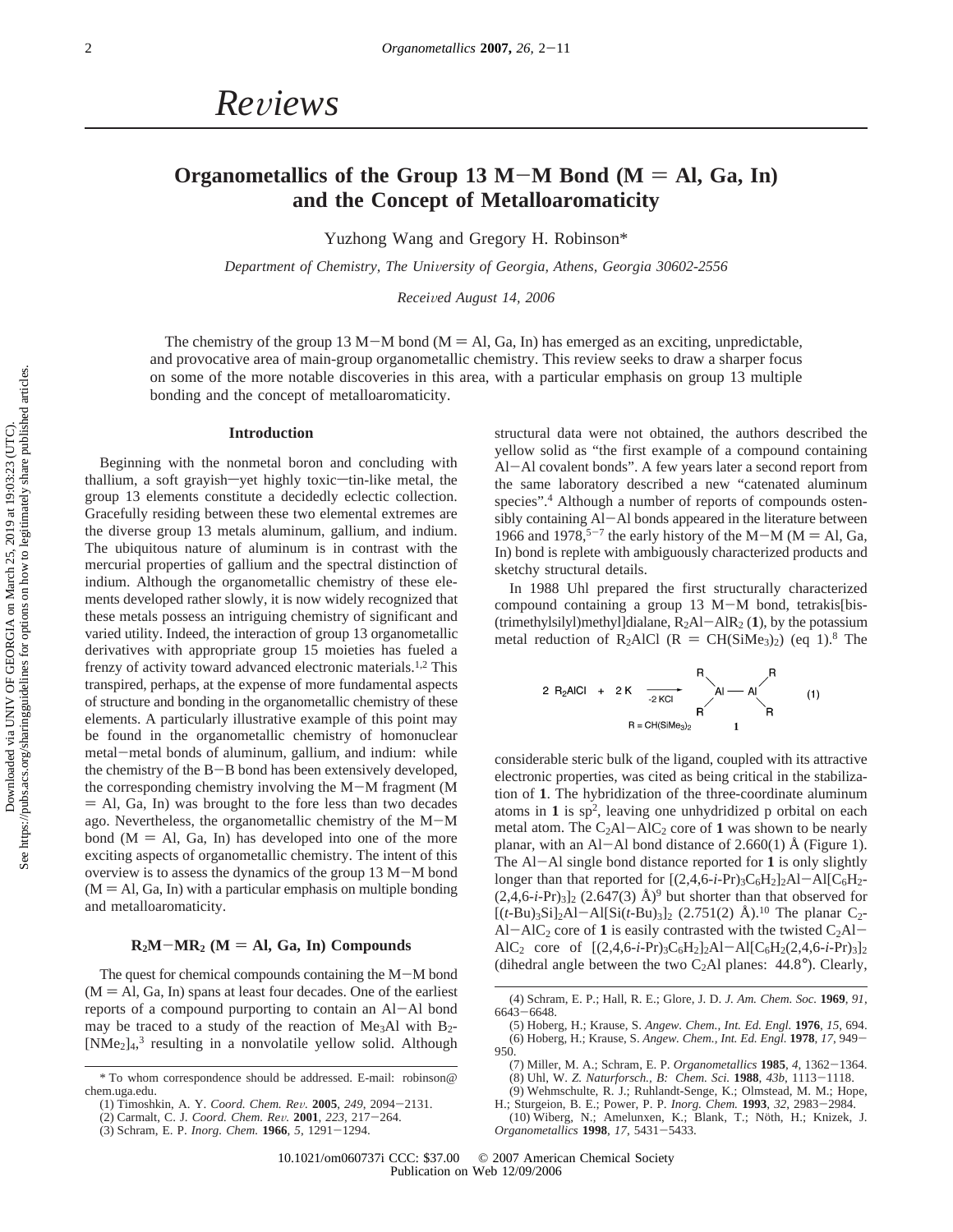

**Figure 1.** Molecular structure of  $R_2A1 - AIR_2$  (1). Hydrogen atoms have been omitted.

the synthesis and structure determination of **1** were seminal accomplishments and laid the foundation for an exciting new area of chemistry: the organometallic chemistry of the group 13 metal-metal bond.

By allowing  $Ga_2Br_4 \cdot 2$ (dioxane)<sup>11</sup> to react with RLi (R = CH- $(SiMe<sub>3</sub>)<sub>2</sub>$ ), Uhl also prepared the corresponding digallane analogue of  $1$ ,  $R_2Ga-GaR_2$  (2) (eq 2), thereby obtaining the first structurally characterized organometallic compound containing a  $Ga - Ga$  bond.<sup>12</sup> 2 was isolated as dark yellow crystals.



Similar to the case for 1, the  $C_2M-MC_2$  molecular core of 2 is nearly planar, while the Ga-Ga bond distance is  $2.541(1)$  Å. In notable contrast, the molecular core of  $R_2Ga-GaR_2$  ( $R =$ C<sub>6</sub>H<sub>2</sub>-2,4,6-*i*-Pr<sub>3</sub>), prepared by reaction of RMgBr with Ga<sub>2</sub>Cl<sub>4</sub>· 2(dioxane),<sup>13</sup> has a dihedral angle of  $43.8^\circ$  between the two  $C_2$ Ga planes and a Ga-Ga bond distance of 2.515(3) Å.

The first diindane,  $R_2In-InR_2$  (3), was isolated as orangered crystals from the reaction of In2Br4·2TMEDA with RLi (R  $= CH(SiMe<sub>3</sub>)<sub>2</sub>$ ) in *n*-pentane.<sup>14</sup> The In-In bond distance of 2.828(1) Å for **3** is considerably shorter than those of two recently reported complexes containing In-In bonds: RIn-InR (R = CH[CH<sub>3</sub>C(R')N]<sub>2</sub>, R' = C<sub>6</sub>H<sub>3</sub>-2,6-*i*-Pr<sub>2</sub>) (3.1967(4) Å)<sup>15</sup> and RIn-InR (R = C<sub>6</sub>H<sub>3</sub>-2,6-C<sub>6</sub>H<sub>3</sub>-2,6-*i*-Pr<sub>2</sub>) (2.9786(5) Å).16 However, the In-In bond distance for **<sup>3</sup>** is longer than that reported for  $R_2In-InR_2$  ( $R = C_6H_2-2,4,6-i-Pr_3$ )<sup>17</sup> (In-In  $= 2.775(2)$  Å). The reactivity of  $R_2M-MR_2$  compounds has been reviewed.<sup>18</sup> Notably, having synthesized the entire [(Me<sub>3</sub>-

- *<sup>18</sup>*, 220-223.
- (12) Uhl, W.; Layh, M.; Hildenbrand, T. *J. Organomet. Chem.* **1989**, *<sup>364</sup>*, 289-300.
- (13) He, X.; Barlett, R. A.; Olmstead, M. M.; Ruhlandt-Senge, K.; Sturgeon, B. E.; Power, P. P. *Angew. Chem., Int. Ed. Engl.* **<sup>1993</sup>**, *<sup>32</sup>*, 717- 719.
- (14) Uhl, W.; Layh, M.; Hiller, W. *J. Organomet. Chem.* **1989**, *368*, <sup>139</sup>-154.
- (15) Hill, M. S.; Hitchcock, P. B.; Pongtavornpinyo, R. *Angew. Chem., Int. Ed.* **<sup>2005</sup>**, *<sup>44</sup>*, 4231-4235.
- (16) Wright, R. J.; Phillips, A. D.; Hardman, N. J.; Power, P. P. *J. Am. Chem. Soc.* **<sup>2002</sup>**, *<sup>124</sup>*, 8538-8539.
- (17) Brothers, P. J.; Hübler, K.; Hübler, U.; Noll, B. C.; Olmstead, M.
- M.; Power, P. P. *Angew. Chem., Int. Ed. Engl.* **<sup>1996</sup>**, *<sup>35</sup>*, 2355-2357. (18) Uhl, W. *Coord. Chem. Re*V*.* **<sup>1997</sup>**, *<sup>163</sup>*, 1-32.



**Figure 2.** Molecular structure of [AlCp\*]4 (**4**). Hydrogen atoms have been omitted.

Si)<sub>2</sub>HC]<sub>2</sub>M-M[CH(SiMe<sub>3</sub>)<sub>2</sub>]<sub>2</sub> triad (M = Al (1),<sup>8</sup> Ga (2),<sup>12</sup> In (**3**)14), Uhl planted the seeds of a fertile new area of main-group organometallic chemistry.

# **Group 13 Metallic Clusters**

Significant advances have been made in the chemistry of clusters involving the heavier group 13 metals. In particular, the elegant work of Schnöckel<sup>19-21</sup> has demonstrated both the variety and promise of group 13 molecular clusters. Using a unique synthetic procedure involving MX ( $M = AI$ , Ga;  $X =$ Cl, Br) moieties, Schnöckle has prepared a number of large metallic clusters, including an  $Al_{77}$  cluster<sup>22</sup> and a Ga<sub>84</sub> cluster.<sup>23</sup> This review, however, will be primarily concerned with smaller "molecular" clusters of aluminum, gallium, and indium with a maximum of 12 metallic atoms.

Reaction of AlCl with  $Cp^*_{2}Mg$  ( $Cp^* = C_5Me_5$ ) afforded the [AlCp\*]4 cluster **4** (eq 3), as yellow crystals from a deep red solution.<sup>24</sup> The aluminum atoms in 4 formally assume the  $+1$ 

$$
4\text{AlCl}\cdot n\text{Et}_2\text{O} + 2\text{Cp}^*_{2}\text{Mg} \xrightarrow{-2\text{MgCl}_2} [\text{AlCp}^*]_4\tag{3}
$$

oxidation state. The  $Al_4$  tetrahedral core of 4 is striking (Figure 2), as the four pentamethylcyclopentadienyl ligands constitute an effective exterior shell. Each  $Cp^*$  ring is  $\eta^5$ -coordinated to an aluminum atom, with the plane of each ring approximately parallel to the opposing Al3-base plane of the tetrahedron. While the mean  $AI-C$  bond is 2.334 Å, the mean  $AI-AI$  bond distance of 2.769 Å is particularly noteworthy, as it is considerably longer than the Al-Al bond in 1 of 2.660(1) Å. The <sup>27</sup>Al NMR spectrum (70.4 MHz) of a benzene solution of **4** exhibited a singlet at  $\delta$  -80.8 ppm ( $\omega_{1/2}$  = 170 Hz). 4AlCl·*n*Et<sub>2</sub>O + 2Cp<sup>\*</sup><sub>2</sub>Mg  $\frac{1}{-2MgCl_2}$ <br>n state. The Al<sub>4</sub> tetrahedral core of 4<br>e four pentamethylcyclopentadienyl<br>tive exterior shell. Each Cp<sup>\*</sup> ring is

The reaction of **4** with [*t*-BuAs]4 yields yellow crystals of (11) Beamish, J. C.; Small, R. W. H.; Worrall, I. J. *Inorg. Chem.* **1979**,<br> $[As_2(AL(p^*)_3]$ <sup>25</sup> The core of  $[As_2(AL(p^*)_3]$  is an As<sub>2</sub>Al<sub>3</sub> trigonal

- (19) Linti, G.; Schnöckel, H. *Coord. Chem. Rev.* 2000, 206-207, 285-319.
- (20) Schno¨ckel, H.; Schnepf, A. *Ad*V*. Organomet. Chem.* **<sup>2001</sup>**, *<sup>47</sup>*, 235- 281.
- (21) Schnepf, A.; Schnöckel, H. Angew. Chem., Int. Ed. 2002, 41, 3532-3552.<br>
(22) Ecker, A.; Weckert, E.; Schnöckel, H. Nature 1997, 387, 379–381.
- (22) Ecker, A.; Weckert, E.; Schnöckel, H. *Nature* **1997**, 387, 379–381.<br>(23) Schnepf, A.: Schnöckel, H. *Angew, Chem. Int. Ed.* 2001–40, 711– (23) Schnepf, A.; Schnöckel, H. *Angew. Chem., Int. Ed.* **2001**, *40*, 711– 715.
- (24) Dohmeier, C.; Robl, C.; Tacke, M.; Schnöckel, H. Angew. Chem., *Int. Ed. Engl.* **1991**, *30*, 564–565.<br>(25) Hänisch, C. K. F. v.; Üffing, C.; Junker, M. A.; Ecker, A.; Kneisel,
- (25) Hänisch, C. K. F. v.; Uffing, C.; Junker, M. A.; Ecker, A.; Kneisel, O · Schöckel H Angew Chem Int Ed Engl 1996 35 2875–2877 B. O.; Scho¨ckel, H. *Angew. Chem., Int. Ed. Engl.* **<sup>1996</sup>**, *<sup>35</sup>*, 2875-2877.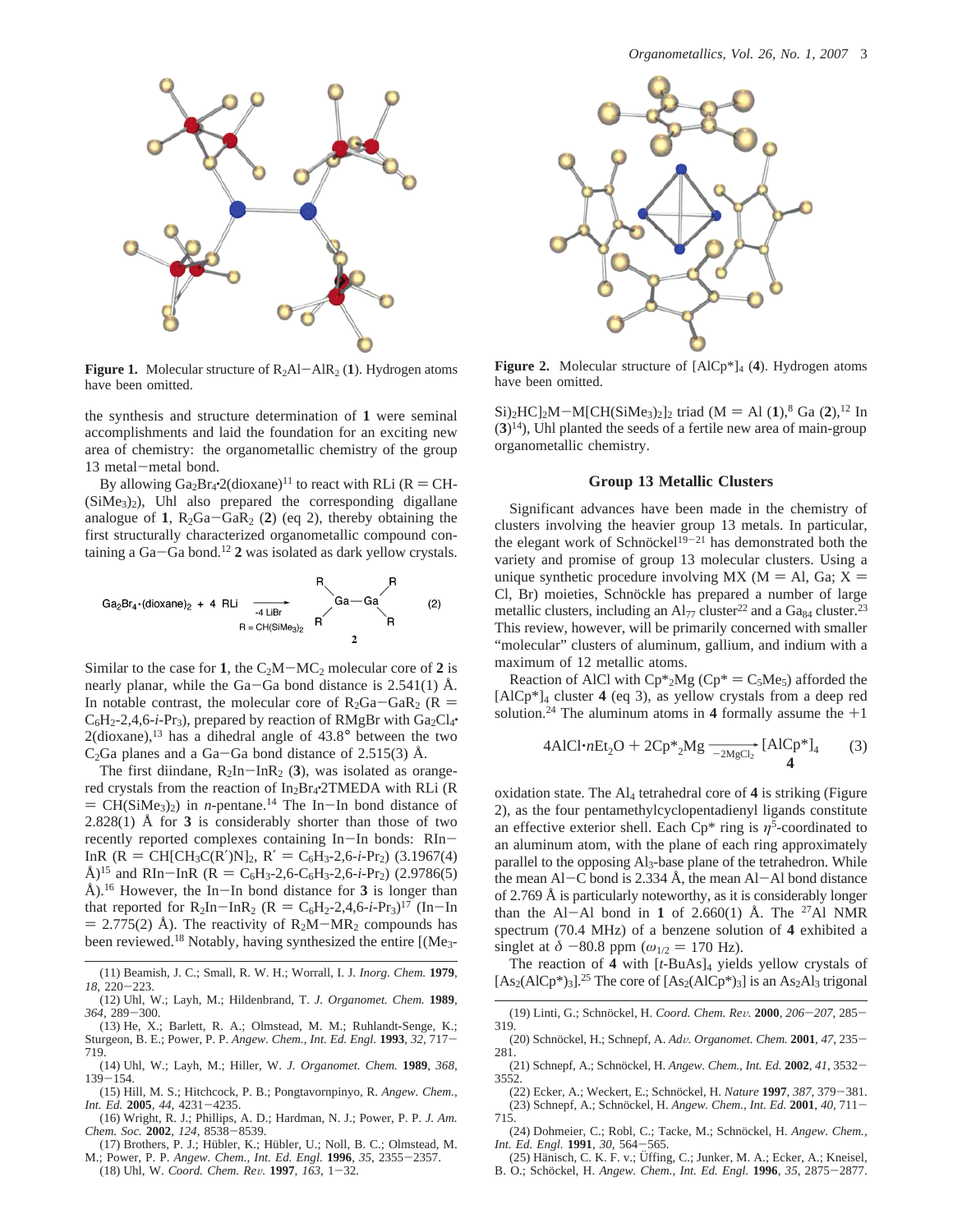bipyramid: the three aluminum atoms reside in an  $Al<sub>3</sub>$  ring with the two arsenic atoms centered on either side. The pentamethylcyclopentadienyl ligands interact in an  $\eta^5$  fashion with each aluminum atom in the basal plane. The bonding in the  $As<sub>2</sub>Al<sub>3</sub>$ trigonal bipyramid was suggested by the authors to be similar to that of *closo*-boranes.

The rich chemistry of group 13 organometallic clusters is well illustrated by the potassium reduction of *i*-Bu<sub>2</sub>AlCl. In stark contrast to the potassium reduction of  $[(Me<sub>3</sub>Si)<sub>2</sub>HC]<sub>2</sub>AIC$  that produced 1, the potassium reduction of *i*-Bu<sub>2</sub>AlCl afforded the novel  $K_2[A]_{12}$ *i*-Bu<sub>12</sub>] cluster **5** (eq 4).<sup>26</sup> The isolation of **5** 



suggests that the steric bulk of the ligand (i.e.,  $(Me<sub>3</sub>Si)<sub>2</sub>HC$  for **1** compared to *i*-Bu for **5**) often plays a subtle yet determinative role in the nature of the reaction product. **5**, isolated in low yield as deep red crystals from a brown reaction mixture, is remarkable, as it contains a novel  $Al_{12}^{2-}$  icosahedral core. The Al-Al bond distances in **<sup>5</sup>** span a rather narrow range from 2.679(5) to 2.696(5) Å. Indeed, these values are comparable to the Al-Al bond distance obtained for 1 (2.660(1) Å). The  $[A]_{12}i$ - $Bu_{12}]^{2-}$  dianion of 5 is very similar to the well-known icosahedral  $[B_{12}H_{12}]^{2-}$  borane dianion, and (like the borane dianion) **5** obeys Wade's rules for closo structures. Interestingly, **5** was isolated from the same reaction described in one of the early studies purported to result in a dimeric Al-Al compound.<sup>6</sup> Another interesting  $Al_{12}$  nonicosahedral cluster resembling a small section of the aluminum elemental lattice was prepared by the reaction of AlCl with RLi  $(R = (Me<sub>3</sub>Si)<sub>2</sub>N).<sup>27</sup>$ 

Surprisingly, utilization of the same reactants (a metastable AlCl solution with RLi  $(R = (Me<sub>3</sub>Si)<sub>2</sub>N)$  under milder reaction conditions ultimately gave black crystals of  $[Li(OEt<sub>2</sub>)<sub>3</sub>][Al<sub>7</sub>R<sub>6</sub>].<sup>28</sup>$ The central aluminum atom in the  $[Al_7R_6]$ <sup>-</sup> anion (below) resides in a distorted octahedron of six aluminum atoms, each of which bonds to one  $NR_2$  ( $R = (Me<sub>3</sub>Si)<sub>2</sub>$ ) unit.



The bond distance from the central aluminum atom to its six metallic neighbors is 2.73 Å, while the  $Al - Al$  bond distances in the two  $Al_3R_3$  units is 2.54 Å. Particularly interesting is the fact that the  $Al<sub>7</sub>$  configuration is quite similar to the solid-state ccp arrangement in elemental aluminum.

Given that the reaction of Ga<sub>2</sub>Br<sub>4</sub><sup>•</sup>2(dioxane) with RLi (R =  $CH(SiMe<sub>3</sub>)<sub>2</sub>$  gave the  $R_2Ga-GaR_2$  dimer 2 (eq 2), it is



**Figure 3.** Molecular structure of  $[GaR]_4$  (6). Hydrogen atoms and Me groups have been omitted.

interesting that the reaction of  $Ga<sub>2</sub>Br<sub>4</sub>$ <sup>-2</sup>(dioxane) with RLi (R  $= C(SiMe<sub>3</sub>)<sub>3</sub>$  afforded the gallium cluster [GaR]<sub>4</sub>, (6) (eq 5).<sup>29</sup>

$$
4Ga_2Br_4(\text{dioxane})_2 + 12RLi \xrightarrow[R = C(SiMe_3)]{} [GaR]_4 \quad (5)
$$

Remaining stable in air for months without decomposition, **6**, isolated as red crystals, demonstrated remarkable stability. The mean Ga-Ga bond in **<sup>6</sup>** of 2.688 Å is somewhat longer than the Ga-Ga distance reported for the  $R_2Ga-GaR_2$  dimer 2 (2.541(1) Å) (Figure 3).  $4Ga_2Br_4(\text{dioxane})_2 + 12RLi \frac{R}{R = C(SiMe_3)_3}$ <br>ining stable in air for months without decade as red crystals, demonstrated remarkable<br>Ga-Ga bond in 6 of 2.688 Å is somewh<br>a-Ga distance reported for the R<sub>2</sub>Ga-(1) Å) (Figure 3).

A rather complex reaction involving ultrasonication of gallium metal, iodine, and ((Me<sub>3</sub>Si)<sub>3</sub>Si)Li produced a "silatetragallane": a cluster anion containing a  $Ga<sub>4</sub>$  tetrahedron "capped" on one end by an  $Si(SiMe<sub>3</sub>)$  unit.<sup>30</sup> The Ga-Ga distances to the apical gallium atom are 2.440 Å, while the  $Ga-Ga$  distances in the equatorial ring are considerably longer at 2.790 Å.

One of the more spectacular gallium-based tetrahedra is  $[{({Me<sub>3</sub>Si)<sub>3</sub>C}<sub>3</sub>Ga<sub>3</sub>]}Ga - Ga[Ga<sub>3</sub>{C(SiMe<sub>3</sub>)<sub>3</sub>}]^{31}$  (7): a novel "double tetrahedron", wherein two Ga<sub>4</sub> tetrahedra are bridged by a single gallium-gallium bond (Ga-Ga =  $2.6143(11)$  Å) (Figure 4). **7** was prepared by the reaction of trisyllithium dissolved in toluene at  $-78$  °C with a toluene/THF solution of gallium(I) bromide, GaBr, generated by a condensation process.32 Workup of the reaction mixture resulted in a black residue, from which crystals of **<sup>7</sup>** were obtained. All Ga-Ga-Ga bond angles within the two Ga<sub>4</sub> tetrahedra approach  $60^{\circ}$ . Moreover, the Ga-Ga bond distances in 7 span quite a narrow range (2.605-2.648 Å).

A single crystal of  $[GaCp^*]_6$  was not grown from a solution, but rather acquired by cooling a molten sample of the "pure, freshly condensed material in a rigorously preconditioned Pyrexglass capillary at about  $+4$  °C."<sup>33</sup> The authors noted that the orientation of the  $Cp^*$  ligands relative to the  $Ga_6$  core is consistent with a second-order Jahn-Teller effect. The  $Ga<sub>6</sub>$  unit is not strictly octahedral, but rather compressed along a  $C_3$  axis,

<sup>(26)</sup> Hiller, W.; Klinkhammer, K. W.; Uhl, W.; Wagner, J. *Angew. Chem., Int. Ed. Engl.* **<sup>1991</sup>**, *<sup>30</sup>*, 179-180.

<sup>(27)</sup> Purath, A.; Köppe, R.; Schnöckel, H. *Chem. Commun*. **1999**, 1933–<br>34. 1934.

<sup>(28)</sup> Purath, A.; Köppe, R.; Schnöckle, H. *Angew. Chem., Int. Ed.* 1999, *<sup>38</sup>*, 2926-2928.

<sup>(29)</sup> Uhl, W.; Hiller, W.; Layh, M.; Schwarz, W. *Angew. Chem., Int. Ed. Engl.* **<sup>1992</sup>**, *<sup>31</sup>*, 1364-1366.

<sup>(30)</sup> Linti, G.; Köster, W.; Piotrowski, H.; Rodig, A. Angew. Chem., Int. *Ed.* **<sup>1998</sup>**, *<sup>37</sup>*, 2209-2211.

<sup>(31)</sup> Schnepf, A.; Köppe, R.; Schnöckel, H. *Angew. Chem., Int. Ed.* **2001**,  $40$  1241–1243 40, 1241–1243.<br>
(32) Dohmeier, C.; Loos, D.; Schnöckel, H. *Angew. Chem., Int. Ed. Engl.* 

**<sup>1996</sup>**, *<sup>35</sup>*, 129-149.

<sup>(33)</sup> Loos, D.; Baum, E.; Ecker, A.; Schnöckel, H.; Down, A. J. *Angew. Chem., Int. Ed. Engl.* **<sup>1997</sup>**, *<sup>36</sup>*, 860-862.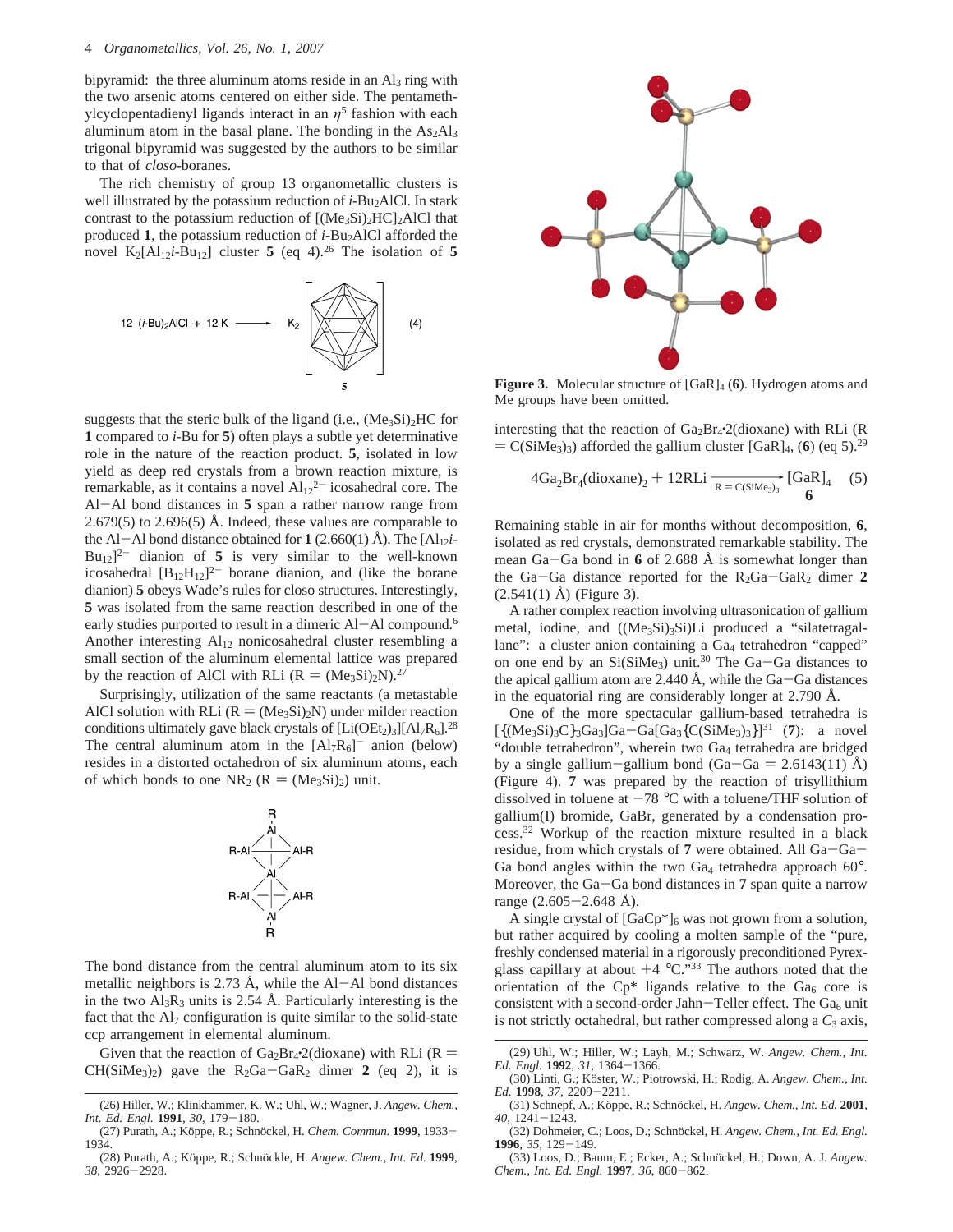

**Figure 4.** Molecular structure of  $[{({Me}_3Si)_3C}_3Ga_3]Ga - Ga[Ga_3-$ {C(SiMe3)3}] (**7**) Hydrogen atoms and Me groups have been omitted.



**Figure 5.** Molecular structure of the  $[Ga_{12}R_{10}]^{2-}$  anion (8). Only the  $Ga_{12}$  core is shown.

revealing two distinct  $Ga<sub>3</sub>$  units. The  $Ga-Ga$  distances in  $[GaCp^*]_6$  ranged from 2.45 to 3.07 Å.

Reaction of a metastable gallium(I) bromide solution with fluorenyllithium afforded crystals of  $[Li(THF)_4]_2[Ga_{12}R_{10}]$  (R  $=C_{13}H_9$ ), 8—the first example of a Ga<sub>12</sub> icosahedral unit.<sup>34</sup> The structure of the anion of **8** (Figure 5) reveals that fluorenyl ligands are attached to only 10 of the gallium atoms, leaving two "naked" gallium atoms at opposite ends of the icosahedron. The Ga $-Ga$  bond distances range from 2.589 to 2.684 Å, while the Ga $-C$  bond distances are shown to be 2.059 Å. Overall, the Ga<sub>12</sub> icosahedral core of **8** is quite similar to the  $Al<sub>12</sub>$  core of **5**.

Reaction of InBr with  $RLi^{(THF)_2}$  ( $R = C(SiMe_3)_3$ ) produced [InR]<sub>4</sub> (9), thus completing the [RM]<sub>4</sub> (M = Al, Ga, In; R = C(SiMe3)3) tetrahedral series.35 Again, **9** resides about an almost idealized metallic tetrahedral core with In-In bond distances of 3.002 (1) Å. Interestingly, **9** was shown to react with elemental selenium, giving the heterocubane  $In_4Se_4{C(SiMe_3)}_3.$ 

Reaction of  $Cp*In$  with RNa  $(R = t-Bu<sub>3</sub>Si)$  in pentane at  $-78$  °C resulted in black-green crystals (from benzene) of In<sub>8</sub>R<sub>6</sub>  $(R = t-Bu_3Si)$  (along with the diindane  $R_2In-InR_2$ ):<sup>36</sup>



Thus,  $In_8R_6$  is the first reported indium-based cubane. The compound contains two types of indium atoms: six indium atoms have a R group attached, while two indium atoms are "naked". The In-In bond distances in  $(t-Bu_3Si)_6In_8$  range from 2.77 to 3.30 Å. Sensitive to both oxidation and hydrolysis, (*t*-Bu<sub>3</sub>Si)<sub>6</sub>In<sub>8</sub> was also light sensitive, depositing an indium mirror in the presence of light.

Another indium-based cubane,  $In_8R_4$  ( $R = C_6H_3-2,6-Mes_2$ ), has been prepared from the reaction of InCl with RLi.<sup>37</sup> This complex also contains two types of indium atoms: four indium atoms have terphenyl ligands attached, while four indium atoms are "naked", only bonding to three other indium atoms. The four terphenyl ligands effectively shield the metallic core of this compound. The In-In bond distances in  $In<sub>8</sub>R<sub>4</sub>$  range from 2.857(4) to 2.966(4) Å.

Although catenation is a fundamental principle of organic chemistry, it is rarely observed in compounds of the heavier main-group elements. Nonetheless, there is a small, but growing, collection of "chain" group 13 compounds. The synthesis and molecular structure of a startling compound containing a linear arrangement of six indium atoms, with In-In distances ranging from 2.8122(10) to 2.8535(8) Å, was recently reported.<sup>38</sup> This hexaindium complex joins two Ga<sub>3</sub> compounds,<sup>39,40</sup> In(InR<sub>2</sub>)<sub>3</sub>  $(R = C_6H_2-2, 4, 6-i-Pr_3),$ <sup>17</sup> and Na<sub>2</sub>[Ga(GaR<sub>2</sub>)<sub>3</sub>]<sup>41</sup> (R = C<sub>6</sub>H<sub>3</sub>-2,4,6-*i*-Pr3), as the only crystallographically characterized examples of catenated group 13 complexes.

# **Group 13 M**-**M Multiple Bonds**

Soon after the first  $R_2M-MR_2$  compounds containing  $M-M$ bonds ( $M = Al$ , Ga, In) were reported, efforts quickly shifted toward an even more ambitious goal: the synthesis of group 13 compounds containing multiple metal-metal bonds. The year 1993 proved to be particularly important in the development of this chemistry, as a number of noteworthy studies were reported. The lithium reduction of 1 at  $-30$  °C in diethyl ether gave a black-violet solution from which crystals of the radical anion  $[R_2Al-AIR_2]$ <sup>\*-</sup> (10; R = CH(SiMe<sub>3</sub>)<sub>3</sub>) were isolated in the presence of TMEDA (eq 6).<sup>42</sup> While ESR spectra and magnetic measurements of **10** are supportive of a radical anion, the singlecrystal X-ray structure is particularly compelling: the Al-Al bond distance of 2.53(1) Å in **10** compares to 2.660(1) Å for **1**. Although a crystal structure was not reported,  $U<sup>43</sup>$  also prepared **10** by potassium metal reduction of **1** in 1,2-

(43) Uhl, W.; Vester, A.; Kaim, W.; Poppe, J. *J. Organomet. Chem.* **<sup>1993</sup>**, *<sup>454</sup>*, 9-13.

<sup>(34)</sup> Schnepf, A.; Stösser, G.; Köppe, R.; Schnöckel, H. *Angew. Chem.*, *Int. Ed.* **<sup>2000</sup>**, *<sup>39</sup>*, 1637-1639.

<sup>(35)</sup> Uhl, W.; Graupner, R.; Layh, M.; Schütz, U. *J. Organomet. Chem.* **<sup>1995</sup>**, *<sup>493</sup>*, C1-C5.

<sup>(36)</sup> Wiberg, N.; Blank, T.; Purath, A.; Stösser, G.; Schnöckel, H. Angew. *Chem., Int. Ed.* **<sup>1999</sup>**, *<sup>38</sup>*, 2563-2565.

<sup>(37)</sup> Eichler, B. E.; Hardman, N. J.; Power, P. P. *Angew. Chem., Int. Ed.* **<sup>2000</sup>**, *<sup>39</sup>*, 383-385.

<sup>(38)</sup> Hill, M. S.; Hitchcock, P. B.; Pongtavornpinyo, R. *Science* **2006**, *<sup>311</sup>*, 1904-1907.

<sup>(39)</sup> Li, X.-W.; Wei, P.; Beck, B. C.; Xie, Y.; Schaefer, H. F.; Su, J.; Robinson, G. H. *Chem. Commun.* **<sup>2000</sup>**, 453-454.

<sup>(40)</sup> Schnepf, A.; Doriat, C.; Möllhausen, E.; Schnöckel, H. Chem. *Commun.* **<sup>1997</sup>**, 2111-2112.

<sup>(41)</sup> Wehmschulte, R. J.; Power, P. P. *Angew. Chem., Int. Ed.* **1998**, *37*, <sup>3152</sup>-3154. (42) Pluta, C.; Po¨rschke, K.-R.; Kru¨ger, C.; Hildenbrand, K. *Angew.*

*Chem., Int. Ed. Engl.* **<sup>1993</sup>**, *<sup>32</sup>*, 388-390.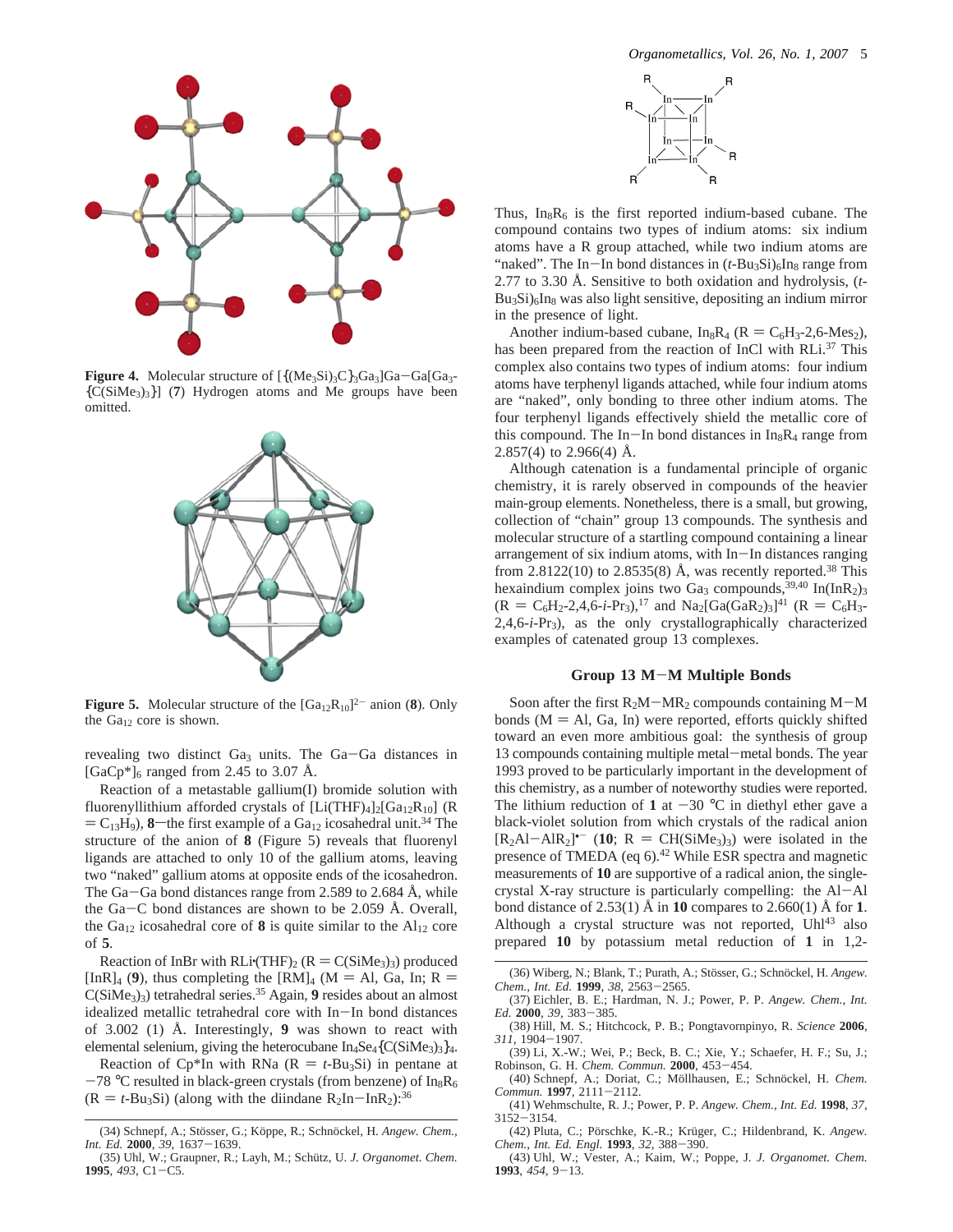

dimethoxyethane. In addition, the dark blue radical anion **10** was also obtained by a single-electron-transfer reaction of **1** with ((trimethylsilyl)methyl)lithium in the presence of TMEDA.

Another interesting radical anion containing an Al-Al bond with *π*-bonding character, [(2,4,6-*i*-Pr)<sub>3</sub>C<sub>6</sub>H<sub>2</sub>]<sub>2</sub>Al-Al[C<sub>6</sub>H<sub>2</sub>- $(2,4,6-i$ -Pr)<sub>3</sub>]<sub>2</sub><sup>•-</sup> (11)  $(AI-AI = 2.407(2)$  Å (average), torsion angle between the two C<sub>2</sub>Al planes 1.4<sup>°</sup>) was obtained from angle between the two C<sub>2</sub>Al planes  $1.4^{\circ}$ ), was obtained from the lithium metal reduction of  $[(2,4,6-i-Pr)_{3}C_{6}H_{2}]_{2}$ Al-Al $[C_{6}H_{2}$ - $(2,4,6-i$ -Pr $)_{3}]_{2}$  (Al-Al = 2.647(3) Å; torsion angle between the two  $C_2$ Al planes 44.8°) in the presence of TMEDA or 12-crown-4.9 The radical character of **11** was manifested in the EPR spectrum. In comparison with the neutral dialane, the Al-Al bond distance in **11** is considerably shortened.

The corresponding digallane radical anion  $[(2,4,6-i$ -Pr $)\text{S}_{6}H_{2}]_{2}$ - $Ga - Ga [C_6H_2(2, 4, 6-i-Pr)_3]_2^{\bullet -}$  (12) was obtained, as dark brownred crystals, from the alkali-metal reduction of the neutral species [(2,4,6-*i*-Pr)3C6H2]2Ga-Ga[C6H2(2,4,6-*i*-Pr)3]2 (Ga-Ga  $= 2.515(3)$  Å; torsion angle between the two C<sub>2</sub>Ga planes 43.8°).13 The molecular structure of **12** exhibited significant differences compared to the neutral  $[(2,4,6-i-Pr)_{3}C_{6}H_{2}]_{2}Ga Ga[C_6H_2(2,4,6-i-Pr)_3]_2$  species: the  $Ga-Ga$  bond distance was substantially shortened to 2.343(2)  $\AA$  (from 2.515(3)  $\AA$ ), while the torsion angle between the two  $C_2Ga$  planes was decreased to 15.5° (from 43.8°).

Almost without question, the most provocative<sup>44,45</sup> group 13 compound containing multiple metal-metal bonds is  $Na<sub>2</sub>[RGa$ GaR] (13; R = C<sub>6</sub>H<sub>3</sub>-2,6-(C<sub>6</sub>H<sub>2</sub>-2,4,6-*i*-Pr<sub>3</sub>)<sub>2</sub><sup>46</sup> (Figure 6), which was prepared by the sodium metal reduction of RGaCl<sub>2</sub>.<sup>47</sup> The core of **13**, completed by two sodium atoms residing on either side of the Ga-Ga bond (Ga $\cdot\cdot\cdot$ Na(mean) = 3.08 Å), constitute a nearly planar Ga<sub>2</sub>Na<sub>2</sub> four-membered ring, which is sterically protected by the two *m*-terphenyl ligands. The distances of the two sodium ions to the centroid of the terminal phenyl ring of the ligands ranged from 2.780 to 2.835 Å. The Ga-Ga bond distance of 2.319(3) Å in **13** was particularly noteworthy, as it was among the shortest reported, while the  $C-Ga-Ga$  bond angles of  $128.5(4)$  and  $133.5(4)$ ° (mean value  $131.0$ °) were decidedly nonlinear. Due to the nonlinear orientation of the <sup>C</sup>-Ga-Ga-C backbone, the molecular structure of **<sup>13</sup>** was described as "trans-bent".46 With regard to the most appropriate manner to describe the bonding between the two gallium atoms, this laboratory held that **13** represented the first example of a Ga=Ga triple bond, the first *digallyne* (or *gallyne*)—despite the decidedly nonlinear C-Ga-Ga-C array. Indeed, **<sup>13</sup>** represents the first example of triple-bond formation for any main-group metal. **13** fueled a lively debate concerning fundamental issues of structure and bonding.44,45,48,49 The two most relevant questions regarding **13** were as follows. (1) Is it reasonable to



**Figure 6.** Molecular structure of  $\text{Na}_2[\text{RGa} \equiv \text{GaR}]$  (13) Hydrogen atoms have been omitted.

consider the gallium-gallium interaction in **<sup>13</sup>** as a triple bond? (2) If the gallyne formulation for **13** is reasonable, how does one embrace the trans-bent C-Ga-Ga-C array?

In support of the digallyne formulation for **13**, it has been suggested that the gallium-gallium bonding may be interpreted in terms of "having a distorted *σ*-bond, a significantly weakened  $\pi$  bonding which is localized strongly on the Ga atoms, and a pure  $\pi$ -bond perpendicular to the Ga<sub>2</sub>C<sub>2</sub> plane."<sup>50</sup> These workers further noted that a second-order Jahn Teller distortion could account for the observed trans-bent C-Ga-Ga-C geometry.

Topographical analysis using the electron localization function (ELF) also supported the gallyne formulation for **13**. <sup>51</sup> Relative to triple bonds involving main-group elements, ELF is able to not only confirm the "nonexistence of multiple bonds" but also differentiate between classical, "unslipped", triple bonds and nonclassical, "slipped", triple bonds. ELF was used to compare  $HC=CH$  with Na<sub>2</sub>[HGa=GaH]. For HC=CH the chemical bond was represented as a cylindrical torso following the symmetry of the molecule (below) and the ELF maxima were represented by "ring attractors", as was previously proposed.<sup>52</sup> Applying the same analysis to  $Na<sub>2</sub>[HGa \equiv GaH]$ , the authors noted "remarkably, the torso-type shape of the triple-bond domain is retained in the non-classical digallyne dianion  $[HGa \equiv GaH]^{2-\gamma}$ : In unambiguous support of the gallyne formulation for **13** the authors concluded, "Clearly this compound has a triple bond!"



The most recent support for the gallyne formulation for **13** was reported in an article entitled "Triple-Bond Covalent Radii". $53$  As noted in this article, claims for a triple-bond character could be based on the bond distance itself, a visual

<sup>(44)</sup> Dagani, R. *Chem. Eng. News* **<sup>1997</sup>**, *<sup>75</sup>*(June 16), 9-10.

<sup>(45)</sup> Dagani, R. *Chem. Eng. News* **<sup>1998</sup>**, *<sup>76</sup>*(March 16), 31-35.

<sup>(46)</sup> Su, J.; Li, X.-W.; Crittendon, R. C.; Robinson, G. H. *J. Am. Chem. Soc.* **<sup>1997</sup>**, *<sup>119</sup>*, 5471-5472.

<sup>(47)</sup> Su, J.; Li, X.-W.; Robinson, G. H. *Chem. Commun.* **<sup>1998</sup>**, 2015- 2016.

<sup>(48)</sup> Cotton, F. A.; Cowley, A. H.; Feng, X. *J. Am. Chem. Soc.* **1998**, *<sup>120</sup>*, 1795-1799.

<sup>(49)</sup> Takagi, N.; Schmidt, M. W.; Nagase, S. *Organometallics* **2001**, *20*, <sup>1646</sup>-1651.

<sup>(50)</sup> Bytheway, I.; Lin, Z. *J. Am. Chem. Soc.* **<sup>1998</sup>**, *<sup>120</sup>*, 12133-12134. (51) Gru¨tzmacher, H.; Fa¨ssler, T. F. *Chem. Eur. J.* **<sup>2000</sup>**, *<sup>6</sup>*, 2317-2325.

<sup>(52)</sup> Silvi, B.; Savin, A. *Nature* **<sup>1994</sup>**, *<sup>371</sup>*, 683-686.

<sup>(53)</sup> Pyykko¨, P.; Riedel, S.; Patzschke, M. *Chem. Eur. J.* **<sup>2005</sup>**, *<sup>11</sup>*, 3511- 3520.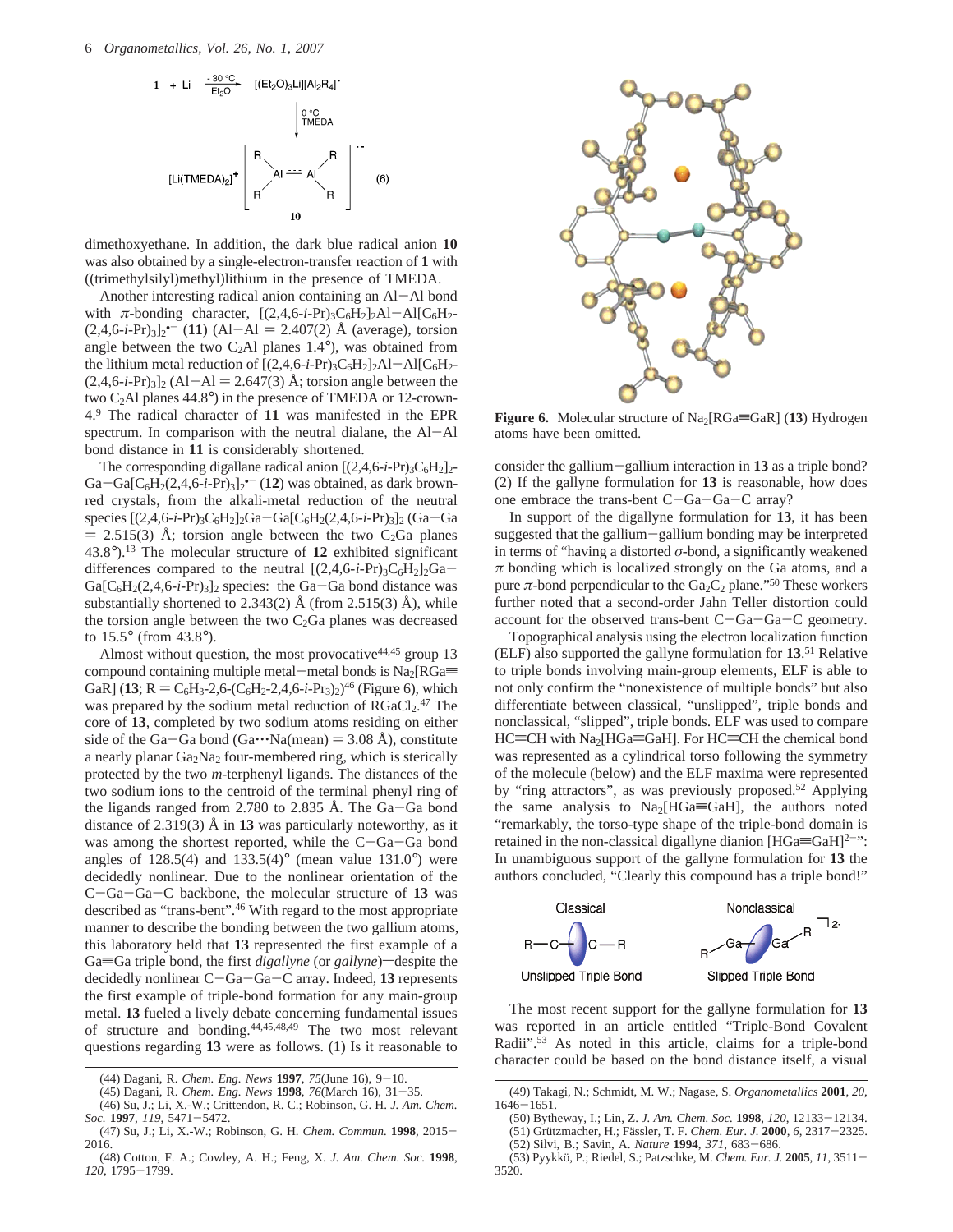analysis of the  $\sigma$ - and  $\pi$ -molecular orbitals, or a quantitative analysis of the contributions to bonding energy from a given choice of reference monomers. Thus, for the purposes of this study these workers used the following criteria: "A coherent bond length amplified by some  $\sigma^2 \pi^4$  character in the wave function will form an entrance ticket to the data set." In support of the gallyne formulation the workers conclude, "With respect to the Ga $\equiv$ Ga triple bond suggested by Robinson's group [for **13**], our results do not disagree with the idea. In fact, their homonuclear Ga-Ga bond distance of 232 pm is shorter than twice the present  $r(Ga)$  value of 121 pm, largely based on heteronuclear pairs."

The concept of bond orders is relevant to this discussion. Bond order values are largely a function of the given "bond order" definition. Thus, different methods will yield different values. However, consistent trends should emerge if the same bond order method is applied to a group of similar chemical entities. The NLMO/NPA bond order value of 3.02 for  $[HGaGaH]^{2-}$  obtained by this laboratory<sup>54</sup> was criticized for relying on overly simplistic model molecules (i.e., Na2- $[RGaGaR]$ ;  $R = H$ , Me).<sup>45,49</sup> In direct response to this criticism, this laboratory performed a DFT study on a "more realistic" model gallyne:  $Na_2[RGaGaR]$  (13A;  $R = C_6H_3-2,6-Ph_2$ ). 13A,



only lacking the isopropyl substituents, very closely resembles the experimental molecule **13**. The model **13A** gallyne was fully optimized with the B3LYP method utilizing a substantial basis set of 836 contracted Gaussian functions. A NLMO/NPA bond order value of 2.79 was obtained for **13A**. Thus, compelling bond order values of 3.02 (for [HGaGaH]<sup>2-</sup>) and 2.79 (for **13A**) offer unambiguous support for the digallyne formulation for **13**. 55

Regarding the trans-bent geometry of **13**, it is appropriate to consider that heavier main-group elements may engage in multiple bonding modes different from that of carbon. For the two R-Ga: fragments of **<sup>13</sup>** the gallium atom in each could be regarded as predominantly sp hybridized, keeping two valence electrons paired with its remaining valence electron bonding to the ipso carbon atom of the ligand system. This leaves two unhybridized p orbitals on each gallium atom. Thus, the digallyne formulation for  $[RGaGaR]^2$ <sup>-</sup> (13) may be regarded as two donor-acceptor (dative) bonds augmented by one *<sup>π</sup>* bond (populated by two electrons from the two sodium atoms): $54,56$ 



To place the gallium-gallium bonding in **<sup>13</sup>** in a larger context, it is necessary to investigate the bonding modes of other compounds containing multiple bonding between heavier maingroup elements. Thus, it is appropriate to examine tetramesityldisilene,  $R_2Si = SiR_2$  (14;  $R = \text{mesityl}$ ), the first compound

$$
\mathsf{R}_{\mathsf{R}}^{\mathsf{Si}=\mathsf{Si}^{\prime\mathsf{R}}}_{\mathsf{R}}
$$

shown to contain a silicon-silicon double bond-the first disilene.<sup>57</sup> The X-ray structure<sup>58</sup> of  $14$  revealed a Si=Si doublebond distance of 2.15 Å (Si-Si single-bond distances generally approach 2.35 Å). The geometry about the silicon atoms in **14** was not trigonal planar, as would be expected for sp<sup>2</sup>-hybridized carbon. Rather, the authors described the coordination as a "trans-bent geometry of the disilene framework". The pyramidalization at the silicon atoms in **14** is indicated by the 18° angle formed by the  $C_{\text{aryl}}-Si-C_{\text{aryl}}$  plane and the silicon-silicon axis. These facts suggested that the multiple bonding mode involving heavier main-group elements, even for silicon, may be different from that of carbon.

Given that the experimental realization of the elusive siliconsilicon triple bond,  $RSi \equiv SiR$ , proved exceedingly difficult, the concept of a disilyne has long been a source of inspiration, fascination, and frustration for chemists. However, computational and theoretical chemists have consistently maintained that the ubiquitous linear geometry favored by carbon in  $HC=CH$ is not a global minimum on the potential energy surface of  $RSi \equiv$ SiR model molecules; rather, silicon favors a "trans-bent" structure: 59,60

$$
R-Si \equiv Si-R
$$
\n
$$
Si \equiv Si
$$
\n
$$
F
$$
\n
$$
F
$$
\n
$$
Trans-Bent
$$

It has been reasoned that silicon-quite unlike carbon-has a strong tendency to keep the  $3s^23p^2$  electronic configuration without significant hybridization.<sup>59</sup> This essentially results in the two-paired electrons remaining in an orbital with high 3s character. The SiH doublet ground state has been calculated to be 42.6 kcal/mol (3-21G\*) more stable than the SiH quartet state.59 It has further been predicted that the bonding between two such silicon atoms could best be described as two dative (donor-acceptor) bonds and one *<sup>π</sup>*-bond.59,61 This bonding model, at odds with the traditional manner of describing a triple bond between two carbon atoms (one  $\sigma$ -bond and two  $\pi$ -bonds), is traced to a resistance of the  $ns^2$  electrons to hybridize.

In a monumental achievement Sekiguchi<sup>62</sup> recently succeeded in synthesizing the first disilyne, **15**, by the potassium graphite reduction of a sterically encumbered organosilane (eq 7;  $R =$  $CH(SiMe<sub>3</sub>)<sub>2</sub>$ ,  $R' = i$ -Pr). The  $-Si \equiv Si$ - triple-bond distance in **15** of 2.0622(9) Å compares to 2.15 Å for the Si=Si doublebond distance in **<sup>14</sup>** (and to 2.35 Å for Si-Si single-bond distances). The coordination about the silyl silicon atoms in **15** was indeed described as "trans-bent" with a decidedly nonlinear

<sup>(57)</sup> West, R.; Fink, M. J.; Michl, J. *Science* **<sup>1981</sup>**, *<sup>214</sup>*, 1343-1344. (58) Fink, M. J.; Michalczyk, M. J.; Haller, K. J.; West, R.; Michl, J. *Organometallics* **<sup>1984</sup>**, *<sup>3</sup>*, 793-800.

<sup>(59)</sup> Kobayashi, K.; Nagase, S. *Organometallics* **<sup>1997</sup>**, *<sup>16</sup>*, 2489-2491. (60) Kobayashi, K.; Takagi, N.; Nagase, S. *Organometallics* **2001**, *20*,  $234 - 236$ .

<sup>(61)</sup> Nagase, S.; Kobayashi, K.; Takagi, N. *J. Organomet. Chem.* **2000**, *<sup>611</sup>*, 264-271.

<sup>(62)</sup> Sekiguchi, A.; Kinjo, R.; Ichinohe, M. *Science* **<sup>2004</sup>**, *<sup>305</sup>*, 1755- 1724.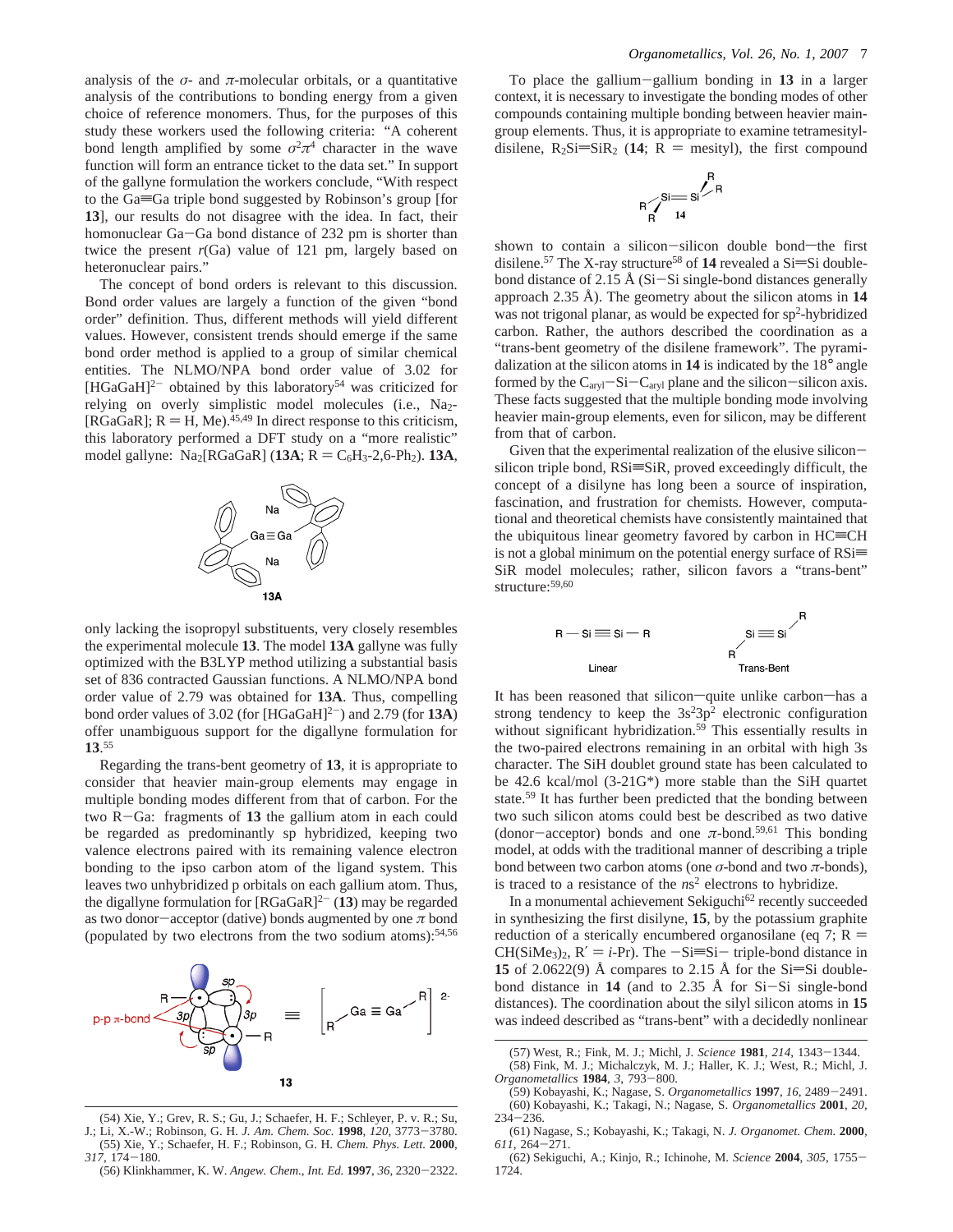

Si-Si-Si bond angle of 137.44°. The disilyne Si-Si-Si bond angle of  $137.44^{\circ}$  compares to the mean digallyne C-Ga-Ga bond angle of 131.0° for **13**.

It is significant that this bonding phenomenon is also observed in the first distannene,  $R_2Sn = SnR_2$  (16; R = CH(SiMe<sub>3</sub>)<sub>2</sub>).<sup>63</sup>

$$
\text{R}^{\text{Sn}}_{\text{R}} = \text{Sn}^{\text{R}}_{\text{R}}
$$

16 was described as "trans-bent" with a weak Sn=Sn double bond by the authors. The Sn=Sn double-bond distance in 16 is 2.76 Å, with an average  $Sn-Sn-C$  bond angle of 115 $^{\circ}$  and <sup>C</sup>-Sn-C bond angle of 112°.

As has been elegantly noted,<sup>51</sup> from the very beginning 16 has been at odds with commonly accepted valence bond concepts of multiple bonding. (a) The  $C_2Sn = SnC_2$  core was trans-bent (not planar), with the tin atoms pyramidized at an angle of  $41^\circ$  between the R<sub>2</sub>Sn plane and the Sn-Sn doublebond axis. (b) The Sn=Sn bond distance  $(2.76 \text{ Å})$  was only slightly shorter than corresponding Sn-Sn single bonds (for example, Ph<sub>3</sub>Sn-SnPh<sub>3</sub>, with Sn-Sn = 2.770 Å).<sup>64</sup> (c) The molecule readily dissociated in solution into two  $R_2Sn$ : stannylene fragments. Nonetheless, in obvious support of the distannene formulation for 16 Power and Brothers<sup>65</sup> not only described this compound as "a tin analogue of a substituted ethene" but unambiguously opined further: "The discovery of such compounds [as **16**] has shown that the classical *σ*/*π*-model of the double bond in carbon, nitrogen, or oxygen compounds does not necessarily apply to the heavier elements."

Basically, the same donor-acceptor bonding model employed for **16** was proposed for the first diplumbene,  $R_2Pb = PbR_2 (17;$  $R = C_6H_2-2,4,6-i$ -Pr<sub>3</sub>).<sup>66</sup> Essentially, the double bonds in both **<sup>16</sup>** and **<sup>17</sup>** may be regarded as two donor-acceptor (dative) bonds (below) as opposed to the ubiquitous  $C=C$  double bond model of one  $\sigma$  bond and one  $\pi$  bond. The Pb=Pb double bond distance of 3.0515(3) Å in **<sup>17</sup>** is easily compared with Pb-Pb single-bond distances in other compounds: 2.85 Å for  $Ph_3Pb-$ PbPh<sub>3</sub>,<sup>67</sup> 2.85 Å for  $(C_6H_{11})_3Pb-Pb(C_6H_{11})_3$ ,<sup>68</sup> and 2.8697(10)<br>
<sup>8</sup> for (binhenyl)-Pb-Pb(binhenyl), <sup>69</sup> Thus *the Pb=Pb double* Å for (biphenyl)<sub>3</sub>Pb-Pb(biphenyl)<sub>3</sub>.<sup>69</sup> Thus, *the Pb=Pb double*<br>bond (*R*<sub>2</sub>*Pb*=*PbR<sub>2</sub>* = 3.0515(3) Å) in **17** is longer than a number *bond* ( $R_2Pb = PbR_2 = 3.0515(3)$  Å) in 17 is longer than a number *of Pb-Pb single bonds*  $(R_3Pb-PbR_3 = 2.85, 2.8697(10)$  Å)!

F. G. A., West, R., Eds.; Academic Press: New York, 1996; pp 1-70. (66) Stürmann, M.; Saak, W.; Marsmann, H.; Weidenbruch, M. Angew.

- *Chem., Int. Ed.* **<sup>1999</sup>**, *<sup>38</sup>*, 187-189. (67) Kleiner, N.; Dräger, M. *J. Organomet. Chem.* **1984**, 270, 151-
- 170. (68) Kleiner, N.; Dräger, M. Z. Naturforsch., B: Anorg. Chem., Org.
- *Chem.* **<sup>1985</sup>**, *40b*, 477-483.

(69) Wang, Y.; Quillian, B.; Wei, P.; Yang, X.-J.; Robinson, G. H. *Chem. Commun.* **<sup>2004</sup>**, 2224-2225.



Therefore, at least for the heavier main-group elements, there does not appear to be a general correlation between bond multiplicity and bond distance (i.e., double bonds can be both longer and weaker than single bonds).

The chemistry community has largely accepted the siliconsilicon double bond  $(14)$ , the tin-tin double bond  $(16)$ , the lead-lead double bond (**17**), and the recently reported siliconsilicon triple bond  $(15)$ —along with the implicit premise that these main-group elements engage in multiple-bonding modes considerably different from those of carbon. The similarity of the bonding mode for the gallium-gallium triple bond, **<sup>13</sup>**, to those put forth for **<sup>16</sup>** and **<sup>17</sup>** is striking: essentially, the (donoracceptor) double-bond model, evident in the distannene and the diplumbene, is augmented by a  $\pi$ -bond, affording a triple bond in the gallyne. The trans-bent geometry evident in the disilyne (**15**) is prominently manifested in the gallyne (**13**). NLMO/NPA bond order values of 2.79 and 3.02 are also supportive of a gallium-gallium triple bond, albeit a weak one, in **<sup>13</sup>**. Thus, to answer the two questions posed at the beginning of this section: (1) the gallyne formulation for **<sup>13</sup>**, justifying the Ga-Ga triple-bond description, is quite reasonable and (2) the transbent orientation is almost commonplace for multiply bonded compounds of the heavier main-group elements.

Immediately prior to the submission of this *Organometallics* review, the synthesis and molecular structure of a very significant compound was reported by Power and co-workers:  $Na_2[RAlAlR]$  (18; R = C<sub>6</sub>H<sub>3</sub>-2,6-(C<sub>6</sub>H<sub>3</sub>-2,6-*i*-Pr<sub>2</sub>)<sub>2</sub>).<sup>70</sup> Similar



to the preparation of **13**, compound **18**, prepared by the sodium metal reduction of  $(m$ -terphenyl) $AIX_2$  ( $X =$ iodine) in diethyl ether, was isolated (20% yield) as deep red, almost black, crystals. **18** has an  $Al_2Na_2$  core with  $Al-Al$  and  $Al-Na$ separations of 2.428(1) and 3.152(1) Å, respectively. Consistent

<sup>(63)</sup> Goldberg, D. E.; Harris, D. H.; Lappert, M. F.; Thomas, K. M. *J. Chem. Soc., Chem. Commun.* **<sup>1976</sup>**, 261-262.

<sup>(64)</sup> Preut, V. H.; Haupt, H.-J.; Huber, F. *Z. Naturforsch., B: Anorg. Chem., Org. Chem.* **<sup>1973</sup>**, *<sup>396</sup>*, 81-89.

<sup>(65)</sup> Power, P. P.; Brothers, P. J. In *Ad*V*ances in Organometallic Chemistry: Multiply Bonded Main Group Metals and Metalloids*; Stone,

<sup>(70)</sup> Wright, R. J.; Brynda, M.; Power, P. P. *Angew. Chem., Int. Ed.* **<sup>2006</sup>**, *<sup>45</sup>*, 5953-5956.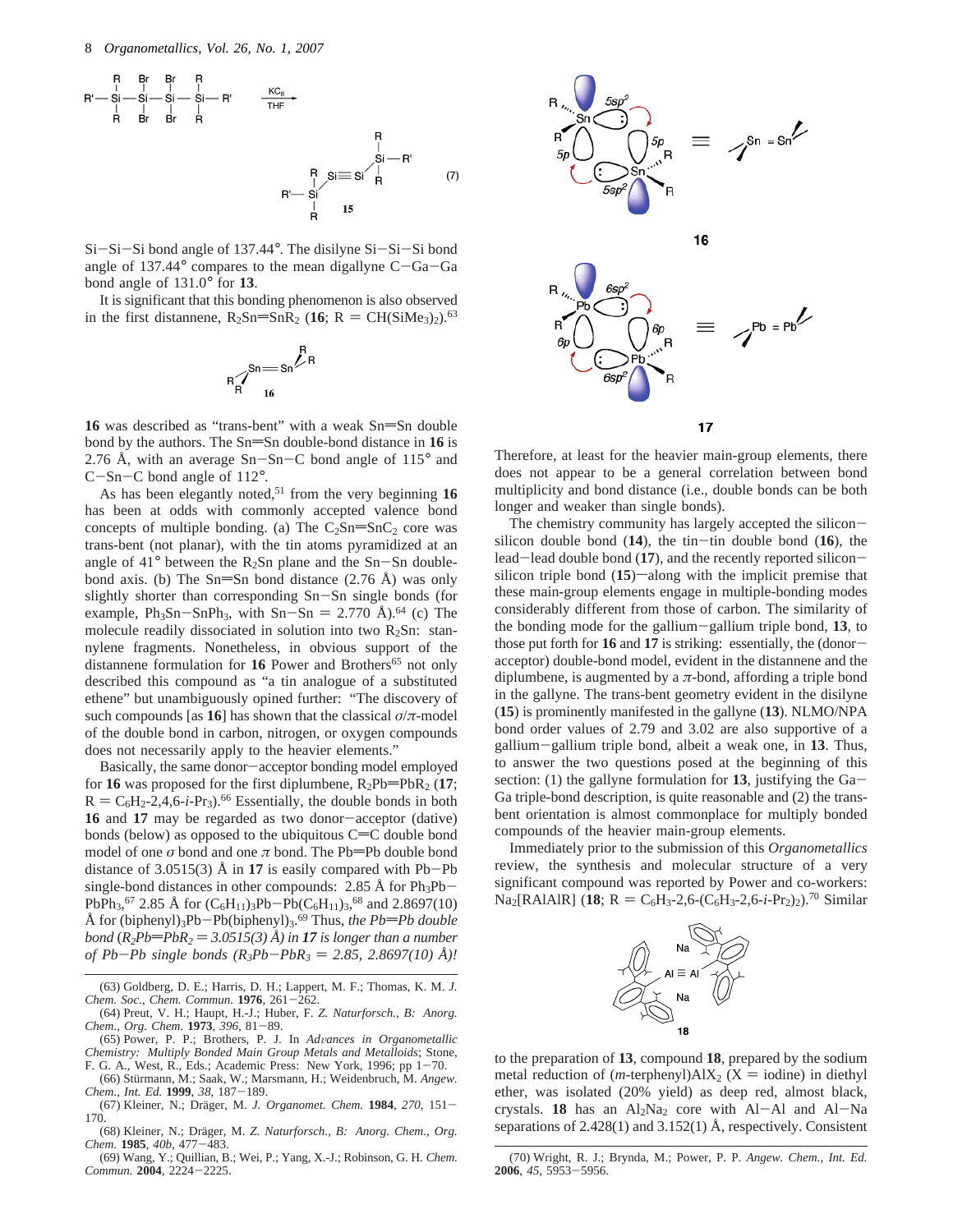with the "digallyne" nomenclature of **13**, the workers referred to **18** as a "dialuminyne". Power described the bonding in **18** as consisting of one out-of-plane  $\pi$ -bond (HOMO), a slipped *π*-bond (HOMO-1), and a *σ*-bond (HOMO-2). Interestingly, Power's bonding description for **18** is very similar to that proposed by Bytheway and Lin<sup>50</sup> in 1998 for 13: "The Ga-Ga bonding in trans-bent  $[Ga_2R_2]^2$  molecules is thus better described as having a distorted *σ*-bond, a significantly weakened *π*-bond which is localized strongly on the Ga atoms, and a pure  $\pi$ -bond perpendicular to the Ga<sub>2</sub>C<sub>2</sub> plane." The Wiberg Bond Index (WBI) gave a bond order value of 1.13 for **18**. However, it should be noted that for many cases the WBI values are smaller than other corresponding formal bond order values. For example, the WBI value at the DZP SCF level of theory of the <sup>H</sup>-F bond in diatomic HF is 0.67, that of the O-H bond in  $H_2O$  is 0.76, and that of the B-N bond in  $H_3B\cdot NH_3$  is only  $0.55^{55}$  It is noteworthy that the trans-bent C-Al-Al bond angle of **18** (131.71(7)<sup>o</sup>) is virtually identical with the  $C-Ga-Ga$ mean bond angle of **13** (131.0°). These values compare to a value of 137.44° for C-Si-Si in **<sup>15</sup>**.

In order to further demonstrate the similarities between **18** and **<sup>13</sup>**, it is useful to compare the M-M bond distances in **<sup>1</sup>**  $(R_2M-MR_2$ :  $M = Al$ ,  $R = CH(SiMe_3)_2)^8$  and **2**  $(R_2M-MR_2$ :  $M = Ga$ ,  $R = CH(SiMe<sub>3</sub>)<sub>2</sub>)<sup>12</sup>$  with those in **18** (Na<sub>2</sub>[RMMR]:  $M = Al$ ) and **13** (Na<sub>2</sub>[RMMR]:  $M = Ga$ ), respectively. The Al-Al bond distance of 2.660(1)  $\AA$  in 1 compares to an Al-Al bond distance of 2.428(1)  $\AA$  in  $18$ —a difference of 0.232  $\AA$ . The corresponding Ga-Ga bond distance of 2.541(1) Å in **<sup>2</sup>** compares to a Ga-Ga bond distance of 2.319(3)  $\AA$  in 13-a difference of 0.222 Å. Thus, the observed dialane-to-dialuminyne and digallane-to-digallyne M-M bond shortenings are virtually identical.

Indeed, given the preponderance of decidedly non-carbonlike behavior of compounds containing homonuclear multiple bonds of the heavier main-group elements, one is confronted with a counterintuitive, if awkwardly compelling, concept: "The classical multiple bond indicators-bond lengths and bond strengths—have no meaning for multiple bonds in which elements from the higher periods are involved. However, they are valid for an exceptional element: carbon."51

#### **Cyclogallenes and Metalloaromaticity**

The concept of aromaticity is arguably the most compelling construct throughout the whole of chemistry.<sup>71</sup> In support of the sempiternal nature of aromaticity, it has been argued that the scientific literature held more "aromatic" citations in the past decade than of "AIDS".72 While aromaticity is not a directly measurable quantity, it may generally be considered a "manifestation of electron delocalization in closed circuits, in either two or three dimensions".73 This results in energy lowering and a number of unusual, if well documented, chemical and physical properties. Recent discoveries have demonstrated, however, that the concept of aromaticity extends well beyond traditional constraints, even extending to main-group and transition metalsthus suggesting that *carbon is neither necessary nor sufficient for aromaticity*. In particular, the exceptional work of Bleeke<sup>74-77</sup>

- K. D.; Beatty, A. M. *Organometallics* **<sup>1997</sup>**, *<sup>16</sup>*, 606-623.
- (76) Bleeke, J. R. *Acc. Chem. Res.* **<sup>1991</sup>**, *<sup>24</sup>*, 271-277.



**Figure 7.** Molecular structure of Na<sub>2</sub>[Ga<sub>3</sub>R<sub>3</sub>] (19). Hydrogen atoms have been omitted.

and Haley<sup>78-83</sup> with metallabenzenes, wherein a transition-metal MR fragment replaces an arene CH unit in a six-membered ring, has considerably extended the range of six-*π*-electron systems. With regard to main-group metals, Ashe<sup>84</sup> reported a compound termed a "gallatabenzene", wherein a Ga-Ph unit was substituted for a  $C-H$  unit in a  $C_6$  ring. In contrast to these efforts, we sought to explore the feasibility of an all-metal ring system exhibiting traditional aromatic properties.

Sodium metal reduction of (2,6-dimesitylphenyl)gallium dichloride,  $RGaCl<sub>2</sub>$  ( $R = C<sub>6</sub>H<sub>3</sub> - 2.6$ -Mes<sub>2</sub>),<sup>85</sup> as reported by this laboratory in 1995, gave a dark red solution from which dark red, almost black, crystals of Na<sub>2</sub>[Ga<sub>3</sub>R<sub>3</sub>]<sup>86</sup> (19) were isolated (eq 8). Most notably,  $19$  contained an unprecedented  $Ga<sub>3</sub>$  ring

$$
3RGaCl_2 + 8Na \xrightarrow{-6NaCl} Na_2[Ga_3R_3] \tag{8}
$$

with Ga-Ga-Ga bond angles of  $60.0(1)^\circ$  (Figure 7). The core of 19 was completed by two sodium atoms centered about the of **19** was completed by two sodium atoms centered about the centroid of the Ga<sub>3</sub> ring (Ga $\cdots$ Na = 3.220(2) Å). The distance of the sodium ions to the centroid of the mesityl rings is 3.181 Å. The Ga $-Ga$  bond distance in **19** of 2.441(1) Å was reasonably short. The term "cyclogallene" was coined to  $3RGaCl_2 + 8Na \overline{)}$ <br>  $-Ga$  bond angles of 60.0<br>
ompleted by two sodium<br>
he Ga<sub>2</sub> ring (Ga····Na = 3

- (78) Gilbertson, R. D.; Lau, T. L. S.; Lanza, S.; Wu, H.-P.; Weakley, T. J. R.; Haley, M. M. *Organometallics* **<sup>2003</sup>**, *<sup>22</sup>*, 3279-3289.
- (79) Wu, H.-P.; Weakley, T. J. R.; Haley, M. M. *Organometallics* **2002**,
- *<sup>21</sup>*, 4320-4322. (80) Jacob, V.; Weakley, T. J. R.; Haley, M. M. *Angew. Chem., Int. Ed.* **<sup>2002</sup>**, *<sup>41</sup>*, 3470-3472.
- (81) Gilbertson, R. D.; Weakley, T. J. R.; Haley, M. M. *Chem. Eur. J.* **<sup>2000</sup>**, *<sup>6</sup>*, 437-441.
- (82) Gilbertson, R. D.; Weakley, T. J. R.; Haley, M. M. *J. Am. Chem.*
- *Soc.* **<sup>1999</sup>**, *<sup>121</sup>*, 2597-2598. (83) Landorf, C. W.; Haley, M. M. *Angew. Chem., Int. Ed.* **2006**, *45*, <sup>3914</sup>-3936.
- (84) Ashe, A. J.; Al-Ahmad, S.; Kampf, J. W. *Angew. Chem., Int. Ed. Engl.* **<sup>1995</sup>**, *<sup>34</sup>*, 1357-1359.
- (85) Crittendon, R. C.; Li, X.-W.; Su, J.; Robinson, G. H. *Organometallics* **<sup>1997</sup>**, *<sup>16</sup>*, 2443-2447.
- (86) Li, X.-W.; Pennington, W. T.; Robinson, G. H. *J. Am. Chem. Soc.* **<sup>1995</sup>**, *<sup>117</sup>*, 7578-7579.

<sup>(71)</sup> Schleyer, P. v. R. *Chem. Re*V*.* **<sup>2001</sup>**, *<sup>101</sup>*, 1115-1117.

<sup>(72)</sup> Krygowski, T. M.; Cyranski, M. K. *Chem. Re*V*.* **<sup>2001</sup>**, *<sup>101</sup>*, 1385- 1419.

<sup>(73)</sup> Chen, Z.; Wannere, C. S.; Corminboeuf, C.; Puchta, R.; Schleyer, P. v. R. *Chem. Re*V*.* **<sup>2005</sup>**, *<sup>105</sup>*, 3842-3888.

<sup>(74)</sup> Bleeke, J. R. *Chem. Re*V*.* **<sup>2001</sup>**, *<sup>101</sup>*, 1205-1227. (75) Bleeke, J. R.; Xie, Y.-F.; Peng, W.-J.; Chiang, M. Y.; Robinson,

<sup>(77)</sup> Bleeke, J. R.; Xie, Y.-F.; Peng, W.-J.; Chiang, M. *J. Am. Chem. Soc.* **<sup>1989</sup>**, *<sup>111</sup>*, 4118-4120.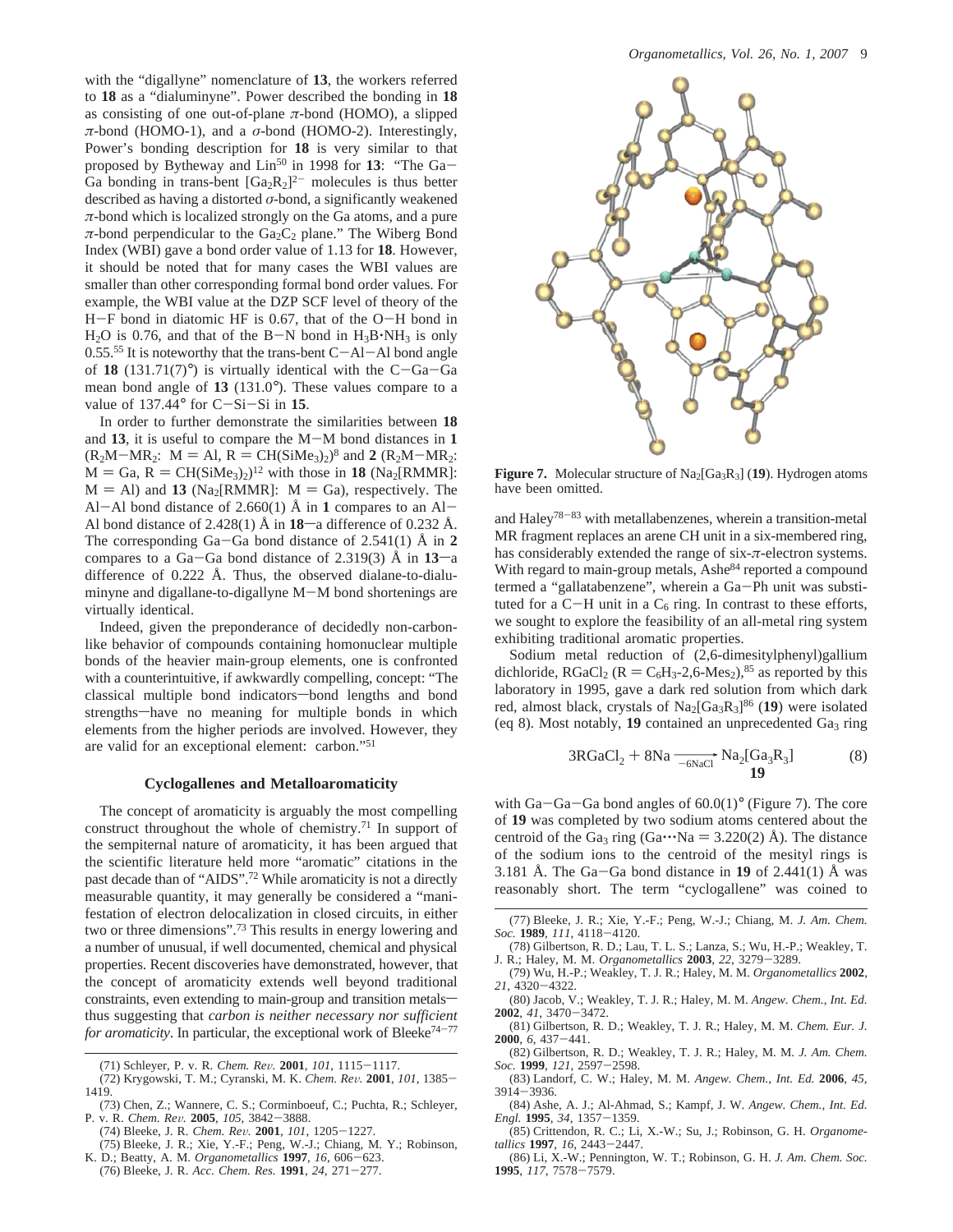

**Figure 8.** *π*-Electron cloud of  $[C_3H_3]^+$  and  $Na_2[Ga_3H_3]$ .

distinguish this class of cyclic gallium ring compounds. We subsequently reported the synthesis and molecular structure of the potassium-based cyclogallene K<sub>2</sub>[Ga<sub>3</sub>R<sub>3</sub>] ( $R = C_6H_3-2,6$ -Mes<sub>2</sub>),<sup>87</sup> with Ga-Ga bond distances of 2.4260(5), 2.4317(5), and 2.4187(5)  $\AA$ , along with a mean Ga-Ga-Ga bond angle of 60.0°. With regard to the electronic properties of cyclogallenes, it is convenient to consider the gallium atoms as being three-coordinate with predominant  $sp<sup>2</sup>$  hybridization, thus leaving one unoccupied p orbital on each gallium atom. This situation would allow each of the two alkali metals to donate one electron to the unoccupied p orbitals of the gallium atoms, thus providing the necessary two *π*-electrons required for Hückel's  $4N + 2$  rule and populating the *π*-orbitals. Indeed, cyclogallenes are suggestive of the triphenylcyclopropenium cation,  $[C_3Ph_3]^+$ -the simplest aromatic system with two  $π$ -electrons<sup>88</sup>—first prepared by Breslow.<sup>89</sup> Given the "aromatic" nature of the triphenylcyclopropenium cation, the term "metalloaromatic" seemed appropriate for the valence isoelectronic cyclogallene dianions:



Note the similarity of the  $\pi$ -electron cloud (HOMO-1) of [C<sub>3</sub>- $Ph_3$ <sup>+</sup> to that of the model Na<sub>2</sub>[Ga<sub>3</sub>H<sub>3</sub>] cyclogallene (Figure 8). Cyclogallenes have been theoretically examined using Density Functional Theory (DFT).<sup>90,91</sup>

The earliest use of the term "metalloaromaticity" may be traced to the work of Bursten and Fenske,  $92$  as it was used in an effort to describe a situation wherein traditional aromatic behavior appeared to have been "induced" into the cyclobutadienyl ring of  $(C_4H_4)Fe(CO)$ <sub>3</sub> via the Fe-C<sub>4</sub>H<sub>4</sub>  $\pi$ -interaction:



Thus, the literal meaning of metalloaromaticity-that of a metallic, instead of a carbon, ring system displaying traditional aromatic behavior-was first experimentally realized with cyclogallenes in this laboratory.  $90,91$ 

Largely due to the quadrupolar nature of the gallium nucleus, our experimental efforts to obtain unambiguous evidence of a ring current repeatedly proved inconclusive.<sup>90</sup> However, we embraced the concept of nucleus-independent chemical shifts (NICS), as described by Schleyer,<sup>93</sup> to probe the aromatic character of the gallium ring system. As defined by Schleyer, NICS are a purely calculational quantity, not a chemically observable phenomenon (somewhat similar in concept to bond orders). Nonetheless, NICS have been shown to correlate very well with observable indicators of aromaticity such as bond length equalization, aromatic stabilization energies (ASEs), and magnetic susceptibility exaltations  $(∧)$ . The convention is that an aromatic species should give a negative NICS value. For reference purposes, the NICS(0) value for benzene of  $-8.03$  ppm (GIAO-B3LYP/6-311+G\*\*//B3LYP/6-311+G\*\*) compares with NICS(0) values of  $-20.8$  and  $-23.9$  ppm for  $[C_3H_3]^+$  and  $[C_3 Ph_3]$ <sup>+</sup>, respectively. These values compare with the NICS(0)  $(GIAO-B3LYP/6-311+G*//B3LYP/6-311+G*)$  value of  $-45.4$ ppm for the model  $[Ga_3H_3]^{2-}$   $(D_{3h}$  symmetry).<sup>73</sup>

As is often the case with newly discovered phenomena, metalloaromaticity has not always been immediately recognized. This was precisely the case with  $K_2[Ga_4R_2]$  (20;  $R = C_6H_3$ - $(C_6H_2-2,4,6-i-Pr_3)$ ,<sup>94</sup> which had a square-planar Ga<sub>4</sub> ring with a potassium ion centered on either side of the ring. Only two gallium atoms were bonded to an *m*-terphenyl ligand, while the remaining two gallium atoms had lost their ligands. The mean Ga-Ga bond distance was 2.4654 Å. Computations by Schleyer<sup>73</sup> on the  $[Ga_4H_2]^{2-}$  model dianion **20** (GIAO-B3LYP/6- $311+G<sup>*</sup>$ //B3LYP/6-311+G<sup>\*</sup>) showed that its HOMO-1 is a  $\pi$ -orbital, and the negative NICS value of  $-19.9$  ppm confirms its metalloaromatic nature. Another Ga<sub>4</sub> ring compound, Na<sub>2</sub>- $[Ga_4R_4]$ (THF)<sub>2</sub> (21; R = Si(*t*-Bu)<sub>3</sub>),<sup>95</sup> has also been found to have metalloaromatic nature. Although the  $Ga<sub>4</sub>$  ring (mean  $Ga<sub>-</sub>$ Ga bond distance 2.43 Å) was found to have a nonplanar butterfly shape, the authors suggested that the gallium ring was

(89) Breslow, R. *J. Am. Chem. Soc.* **1957**, *79*, 5318.

<sup>(87)</sup> Li, X.-W.; Xie, Y.; Schreiner, P. R.; Gripper, K. D.; Crittendon, R. C.; Campana, C. F.; Schaefer, H. F.; Robinson, G. H. *Organometallics* **1996**, *<sup>15</sup>*, 3798-3803.

<sup>(88)</sup> Radom, L.; Hariharan, P. C.; Pople, J. A.; Schleyer, P. v. R. *J. Am. Chem. Soc.* **<sup>1976</sup>**, *<sup>98</sup>*, 10-14.

<sup>(90)</sup> Xie, Y.; Schreiner, P. R.; Schaefer, H. F.; Li, X.-W.; Robinson, G. H. *J. Am. Chem. Soc.* **<sup>1996</sup>**, *<sup>118</sup>*, 10635-10639.

<sup>(91)</sup> Xie, Y.; Schreiner, P. R.; Schaefer, H. F.; Li, X.-W.; Robinson, G. H. *Organometallics* **<sup>1998</sup>**, *<sup>17</sup>*, 114-122.

<sup>(92)</sup> Bursten, B. E.; Fenske, R. F. *Inorg. Chem.* **<sup>1979</sup>**, *<sup>18</sup>*, 1760-1765. (93) Schleyer, P. v. R.; Maerker, C.; Dransfeld, A.; Jiao, H.; Hommes, N. J. R. v. E. *J. Am. Chem. Soc.* **<sup>1996</sup>**, *<sup>118</sup>*, 6317-6318.

<sup>(94)</sup> Twamley, B.; Power, P. P. *Angew. Chem., Int. Ed.* **<sup>2000</sup>**, *<sup>39</sup>*, 3500- 3502.

<sup>(95)</sup> Wiberg, N.; Blank, T.; Westerhausen, M.; Schneiderbauer, S.; Schnöckel, H.; Krossing, I.; Schnepf, A. *Eur. J. Inorg. Chem.* **2002**, 351-356.